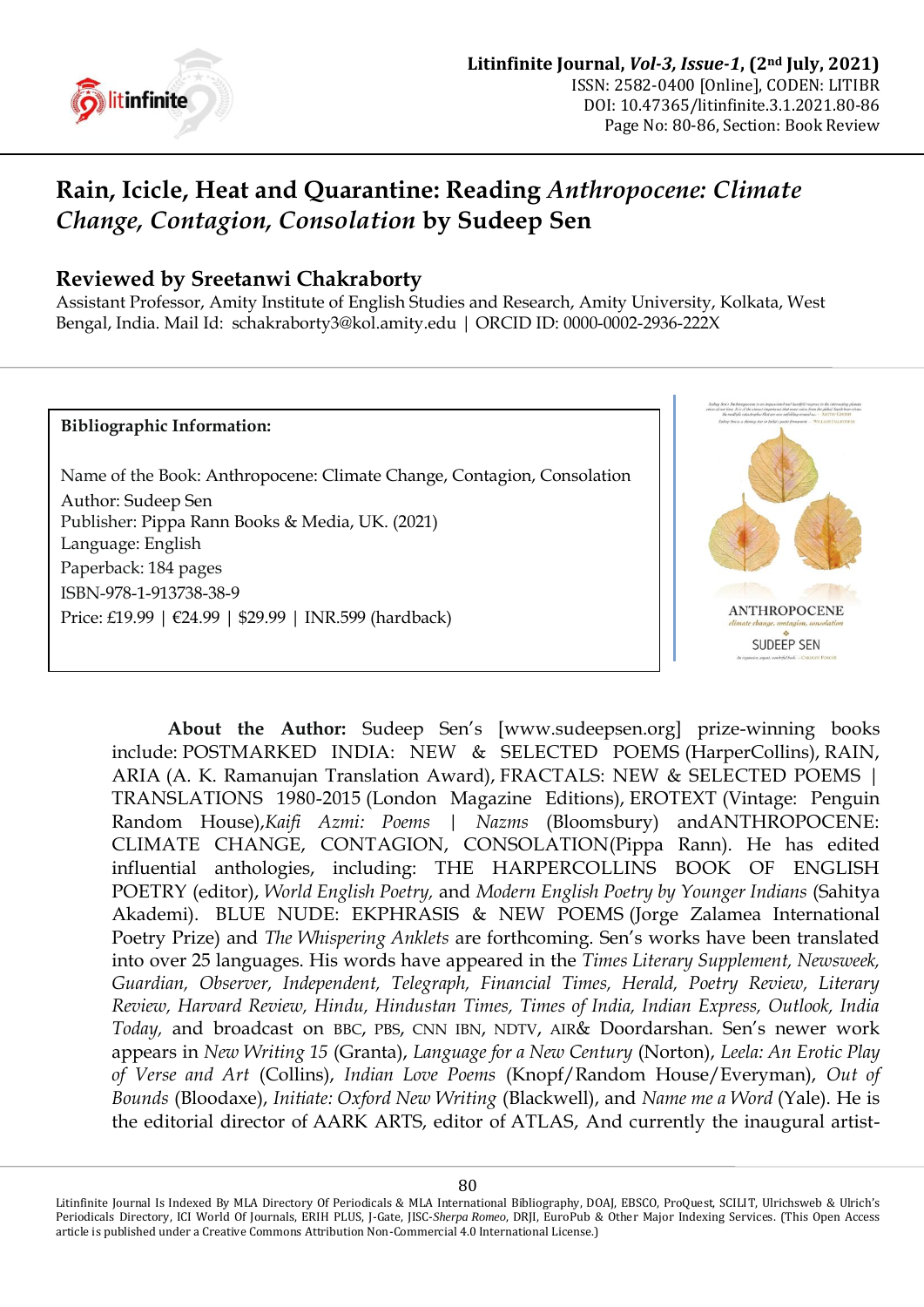

in-residence at the Museo Camera. Sen is the first Asian honoured to deliver the Derek Walcott Lecture and read at the Nobel Laureate Festival. The Government of India awarded him the senior fellowship for "outstanding persons in the field of culture/literature."

The stories related to environmental history are myriad and multifaceted. The meandering maze of human destiny and its relationship to the environment weaves a magical and fascinating story every time a poet-artist like Sudeep Sen takes up his pen to write. If we go by the logic of the multiplicity of industrial ravages, we would not be surprised if the entire ecosystem and the earthly catalytic effects seem to be purposeless and doomed. But beyond that simple, calculative logic what we see through poetry, art and literature is a constant and expansive effort to narrate stories stories of how human beings got to this present catastrophe, and how they have had an indomitable effect on the surrounding ecological system and its corresponding geological age.

A consummate poet, an artist *par excellence*, and an observer without any set boundaries — the internationally acclaimed poet Sudeep Sen presents an unusual and urgent artistic journey in his new book, *Anthropocene: Climate Change, Contagion, Consolation*. The book contains Sen"s pointed and important observations in his typically original, lyrical and tightly-wrought style. Thoughts and ideas about the causality of environmental forces and their effects, is turned into the most exquisite, palpable poetry coming out of India — one that is both local and global, national and international in its outlook. The brink of human existence and the kaleidoscopic vision of human instinct and survival are painted through the changing and astute perceptions of Sen"s artistic lens. As the poems and prose pieces spread their wings — they not only highlight the urgent issues of climate change and the pandemic, but simultaneously provide hope and consolation.

As the book unfurls, the poet makes us alive with conviction that "the role of the artist is not to look away" (Akira Kurosawa).As is evident in the literary texts in *Anthropocene*, Sen displays a very keen eye for detail, without resorting to any exaggeration — he believes in the complete avoidance of poetic excess. He renders the poems and prose pieces in a lifelike, therefore valuable and believable manner. Pondering about the infinite cosmological structure, the poet reminisces:

I marvelled at how solar and lunar gravitational pulls choreograph the seasonal orchestra how the wind's slipstreams dance, the oceans churn, and earth's tilted rotation creates the vicissitudes of tides.

("The Role of the Artist is Not to Look Away", p.17)

The apparent natural and cyclical, everyday and mundane, trajectory of earth's rotation, ocean tides and gravitational pulls – acquire a superb poetic aura and brilliance under the influence of Sen's literary techniques. He skillfully explores, locates, and understands the sublime and its enigmatic qualities. Were we mesmerized by the same poetic ebullience that Sen showed us in *The Lunar Visitations* (1990), *Distracted Geographies* (2003), *Rain* (2005), and many of his earlier books.

Litinfinite Journal Is Indexed By MLA Directory Of Periodicals & MLA International Bibliography, DOAJ, EBSCO, ProQuest, SCILIT, Ulrichsweb & Ulrich's Periodicals Directory, ICI World Of Journals, ERIH PLUS, J-Gate, JISC-*Sherpa Romeo*, DRJI, EuroPub & Other Major Indexing Services. (This Open Access article is published under a Creative Commons Attribution Non-Commercial 4.0 International License.)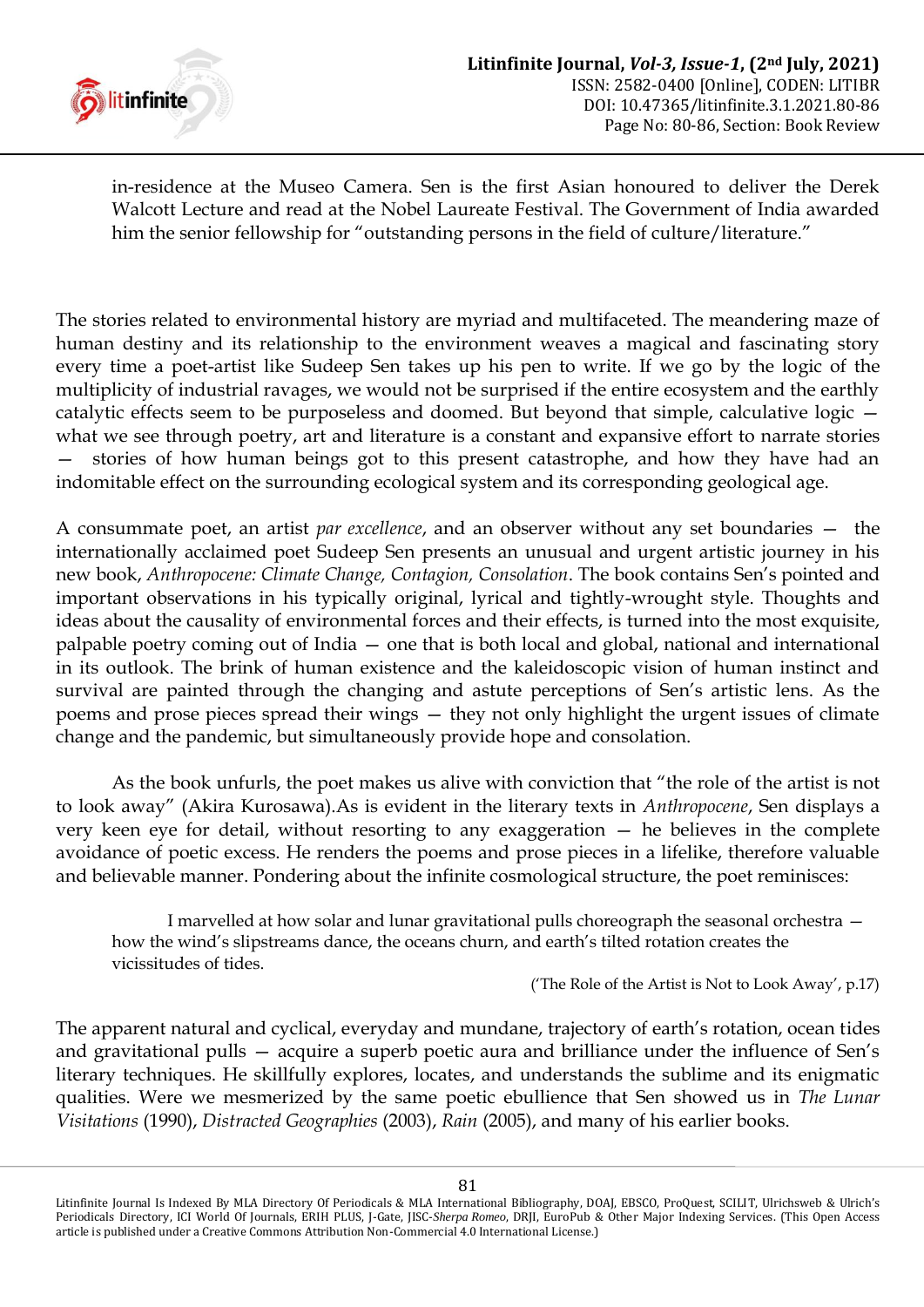

The wretched fault lines in the dry crevices of the earth are mellowed by the soft, smooth pattering of the rains—one that reminds us of the sheer artistry that he portrayed in prose-poems like 'Icicles' and 'Photons, Graphite, Blood'. The rhetorical grandeur of the lines with their lilting tonality, incorporate profound thoughts — thoughts to rest with, and resting in thought itself.

With the swift sprinkling articulation of his emotions, the imagistic contrasts are pliable and well-calibrated. The highly alliterative intensity of the resilient and "fearless forest fires" stand in striking contrast to the "ice-caps" that "are rapidly melting — too fast to arrest the glacial slide" in "Disembodied". The ephemerality of human life pitted against the permanence of natural forces, act as an incubation chamber of concern for the future—and this is what the readers marvel at. Almost as a premonitory evocation, the concluding section of this poem keeps the precarious questions dangling about the future:

> no GPS, no pole-star navigation, no fossil fuel to burn away  $$ just maps with empty grids and names of places that might exist.

> > ("Disembodied", p.29)

The sheer sense of the approaching vacuity where maps will be marked by empty grids and not actual places, bring and heighten the intricate idea of revelation mixed with potential grief. This is evident in his beautifully haunting prose-poems, and a good example is "Heavy Water":

> It is the ephemeral that is painful. Water creates all the confusion—its saltiness, its acridity, its mineralized purity, all compete in ways that chemical equations find hard to support or balance. ('Heavy Water', p. 88)

The imaginative faculty susceptible to the vagaries of nature creates contested zones of what will remain of nature— a pertinent question for an impending future.

In *Anthropocene*, poems like 'Global Warming', 'Rising Sea Levels', 'Climate Change', "Drought, Cloud" and "Pollution" stand as ample testimony to the relentless force of the modern, mechanized human imprint that threatens to create an alternative mood and matrix in nature. Sen"s poems take us on a journey, a journey and quest for simplicity — anon-invasive approach to release the spirit of poetic liberation, hibernating somewhere amid the "solitary cloud … wafting" perilously in "Drought, Cloud". His expression is simple and lucid, yet reflective and profound:

> It is bone-dry  $-$  I pray for any moisture that might fall from the emaciate skies —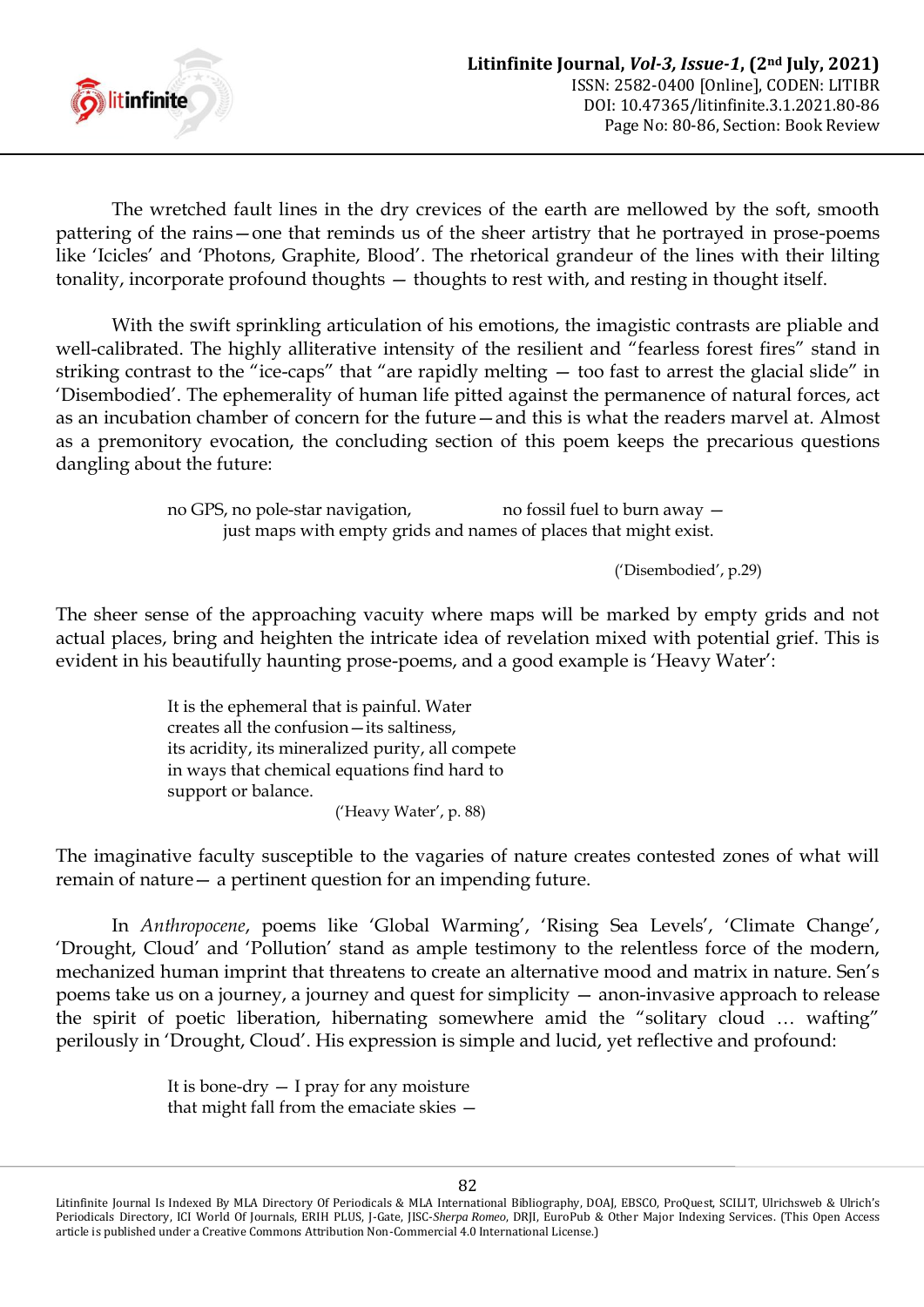

There is a cloud, just a solitary cloud wafting perilously—

But it is too far in the distance for any real hope — for rain. ("Drought,Cloud", p.35)

If we scrutinize some of the most notable works on "Anthropocene and the global environmental crisis', as explained in the area of critical writing  $-$  we find that the convergence of geological questions and human forms/settlements have raised major issues and concerns related to the way we tackle and engage with different aspects of the environment. Christophe Bonneuil, for instance, in his essay titled 'The Geological Turn: Narratives of the Anthropocene,' elucidates how nations, races, and classes have for a long time been the object of countless narratives. Eventually, the 'anthropocene' has become fundamentally associated with 'geostories', to emphasize the term used by Latour in 2013. Whether dualistic, fractured, multilayered, or boisterous narratives of the earth — these stories become testimonies of not the surface-truths, but of memories, social reverberations, and often tales that remain in the collective consciousness of the people.

In Sudeep Sen"s *Anthropocene: Climate Change, Contagion, Consolation*, there is a poetic prism that goes beyond what can be actually seen or perceived. There is a growing consciousness that feels asphyxiated amid "the thick, heavy air", "smoke" that emanates from the burning cropfields — dense, murky and "yolky", one that provides no respite or anodyne to the exhausted soul. All these are well illustrated in most of the initial poems. It is not just a few words that the poet quotes from T S Eliot's *The Waste Land* or *The Love Song of J Alfred Prufrock* - Sen's poems become an important historical document spanning across time immemorial, time past and time present, one that coalesce into time future— similar to many of Eliot"s memorable poems.

Climate change and the consequential narratives of broad expansive views of environmental changes and modifications in human settlements are neither new nor unique. As Sen points out in an interview in the environment journal/magazine *The Third Pole* (September 8, 2020) — "Poetry about climate change has always been out there, it's just that now it is being noticed more." He further adds, "When certain things make front-page news, then people start focusing on it."

One of the most dominant themes that we find in Sen"s poetic prism is the lending and imbuing of an exquisite, extraordinary, wondrous quality to the simplest of life occurrences. Sometimes, moments of nature-human contradictions become bewildering. It is remarkable how Sen, with his deft poetic strokes, can slow-dissipate them into an illumination:

Our modest umbrellas fray, flounder under the sun's ruthless exposure. ("Afternoon Meltdown", p.41)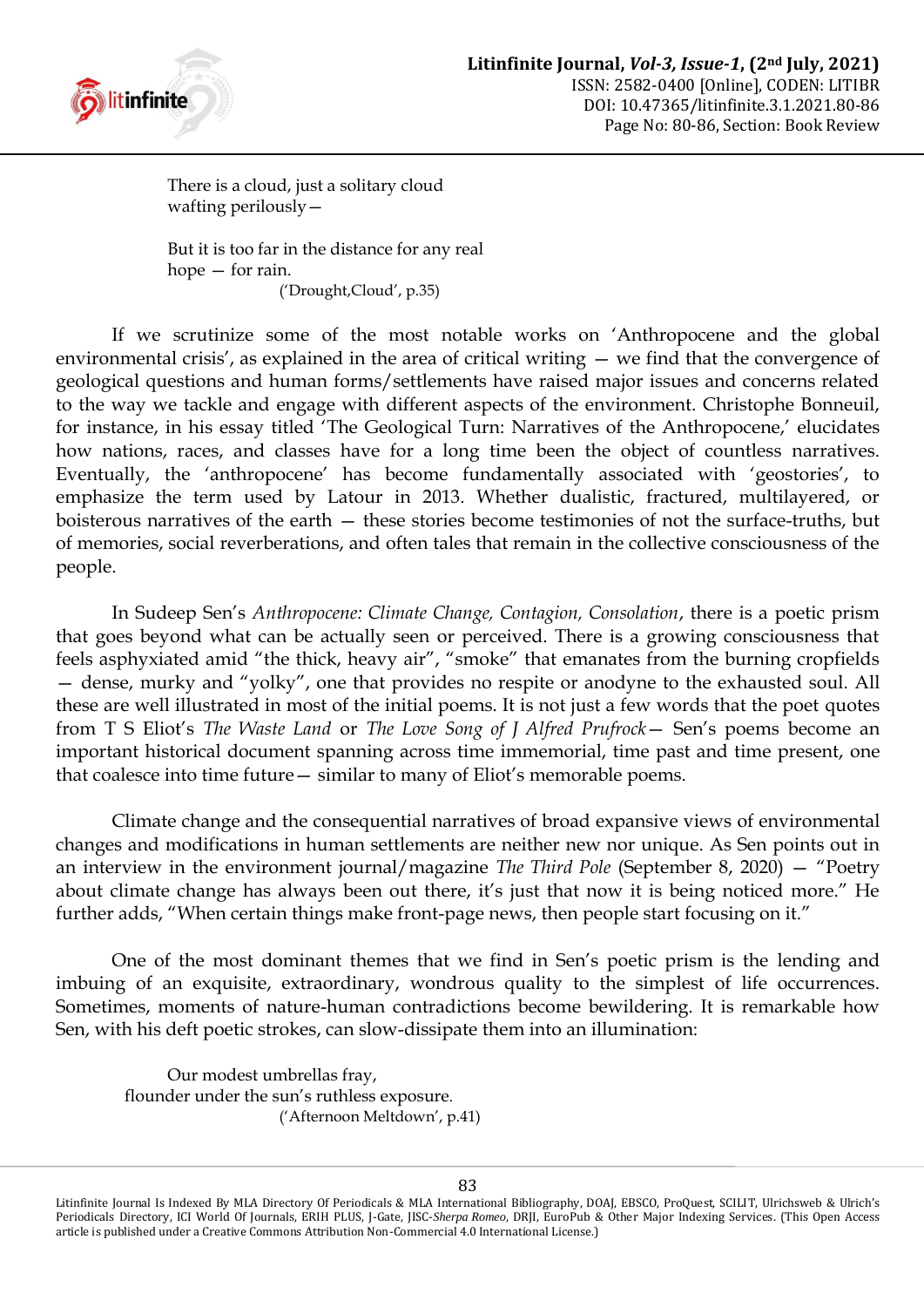

Carefully picking and choosing subjects/images, he explicates them with understated subtlety before retiring to a quaintly reflective, quiet state. And all this while playing with highly alliterative rhythms, and producing a magical orchestration of patterns, styles, alternative narratives to help us look at the broader picture of the idea of "anthropocene". Reading deeply into Sen's multifaceted poetic structures, permits us to visit and excavate layer upon layer of meanings and possibilities. Response and anticipation arise, as the poet reflects on these vital moments, nestled meditatively, sitting on the Dharamkot slopes:

watching the fading folded hills, cumulonimbus clouds veiling

Himalaya's towering snow peaks. Another polar crest, "the third pole"—

> Like the older North-South slow dissolves, thaws, deliquesces. ("The Third Pole", p.42)

The overall ethereal beauty is revelatory, dazzling and illuminating at the same time. The closeness and the intricacies of "watching", and nurturing of each and every aspect of the "fading folded hills" further emphasizes the universal concept of "empty spaces" in "maps" ('Disembodied'); or "wiping out" the "white light" in the poem "Endless Rain".

The symphony contained in the existing ethics of nature in no way interferes with the burgeoning population that dreams and destroys. Images of wiping, melting, getting empty and evacuation are repetitive refrains in his poems. This elucidates the urgency to restore and save—save the environment when even the State and scientific advancements are failing to provide any medication or cure to the tired human soul. The world seems tumultuous, one that "fluctuates and alters with weather"s polygamy" — the unrestricted unleashed, the unabashed fury of weather juxtaposed with the intensity and intimacy of its love. This is what the poet is able to present to his readers, poems that not just catapult at extreme binaries of earth-human resistance but equally channelize the reader towards an incipient realization— a discovery that the environmental crisis is itself somewhere preventing us from imagining and finding a tangible solution to the problems.

The occurrence of elemental forces—air, water, fire and earth —are also recurrent images in the modernist ideas expounded by Eliot in different segments of *The Waste Land*. In the words of Sen:

> Rain has this special seductive appeal its innocuous wet, its piercing strength, its gentle drizzle-caresses, its ability to douse and arouse.' ('Rain Charm', p.46)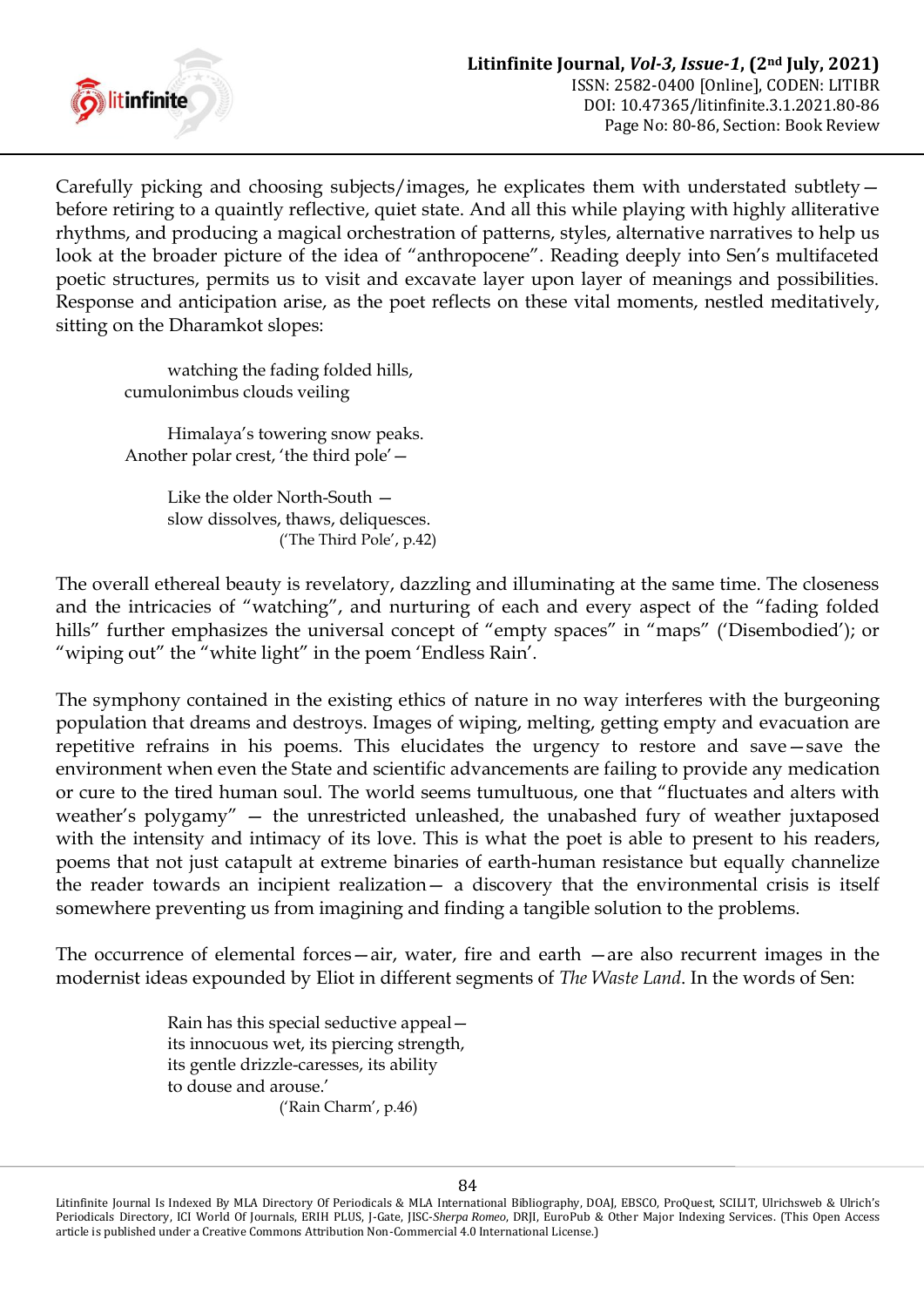

If we look at a linear projection of human history, it becomes conspicuous how the modern era can be distinguished as the midpoint of the Anthropocene. It can be defined and re-evaluated as an exceptional stage in that entire linear history. On the one hand, there is a constant, resilient form of apocalyptic anxiety that often obfuscates the rational faculty to look out for any feasible solution —and on the other hand, the changes are seen as challenges to future prediction, production and positivity. The poet"s role is not one of a bystander; it is one of a visionary — one that Sen expresses through elegiac modes, metaphors, and articulation of osmosis —through scientific, historical, sociological, and political events.

The chromatic palette that Sen creates and draws for us — makes it crystal clear for us to see and experience, how he still nurtures his various interests, passions, concerns and preoccupations. Looking and longing to look beyond the known; and discovering the lingering sensation of the world of the vast and the unknown, still fascinates him — that is one of the many ways Sen's poetry conjures magic casements in the reader"s heart. And all this even in the sweltering heat of summer, amid the asthmatic afternoons when his eyes are "blood-shot in acrid distress", and his breathing is infected with "dust-mite, cat hair, particulates" that draw "toxic tears".

The sheer anomalies that exist in material thought and human exigencies do not contrive to provide a shadowy poetic pillar. Instead, the conviction with which Sen paints all this — beyond disease, pestilence, and the shallow fopperies of life — shows how some day marigold and magnolia will still bloom, regardless. It is this sympathetic, soaked, free-spiritedness that allows for a harmonic rendezvous with one's soul and with the others. Playing with words and sounds like "come" and "calm", the feelings precipitate into "silence"— an ultimate recourse to "pause, reflect, love". ('Speaking in Silence', pg. 60). Or else, when he introspects

> In the company of myself, I reflect. It is time to call family, a neighbour, a neglected friend — time to read, rejuvenate, revive— rekindle *love's labour lost* – time to savour life's little joys. ('Quarantine', p.76)

The futility, ferocity and fruition during the quarantine period thus take on a mood and moment of rekindling and savouring— a cosy, spontaneous, un-jeopardized, uninhibited urge to be loved, amid the little joys that prevail. The serrated, unbridled, rhythmic tone and momentum of an orchestra that Sen creates ushers in a new era of hope. The poems articulate moments that remain warm, temperate— the sensations of love, desire and humanity are not crushed at their core. The poems show us the light of encouragement, something that always remains in Sen"s poetry and prose — using a balanced sense of tone and texture. The ease with which the rise and fall of the words" cadences appear in private spaces, create traps of ecstasy— combined with a tendency to rewrite and rekindle the lulling legacies of humankind in this powerful book, *Anthropocene.*